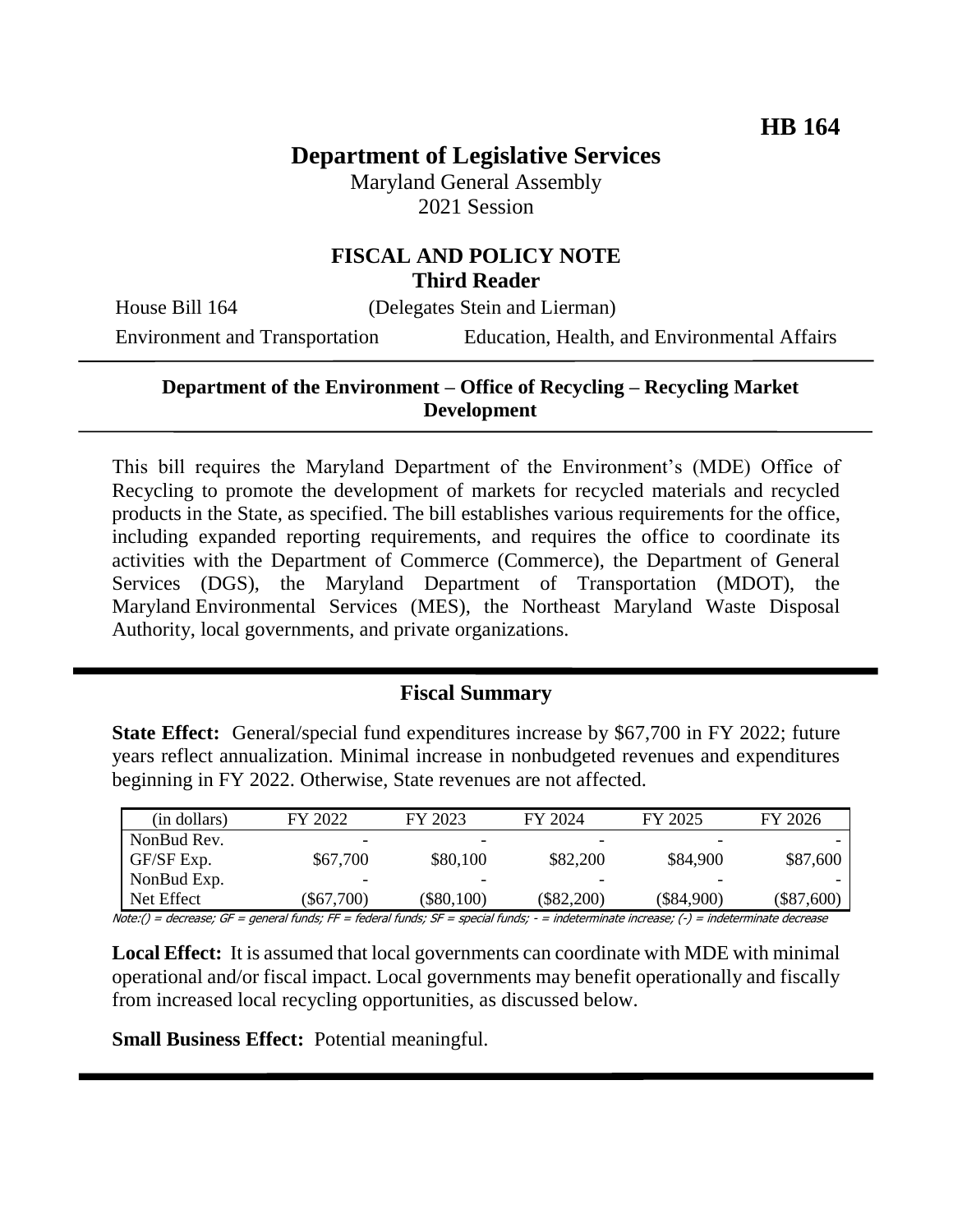## **Analysis**

**Bill Summary:** The bill requires the Office of Recycling to take several actions to promote the development of markets for recycled materials and recycled products, including (1) evaluating the availability of local, national, and international markets for recycled materials and products; (2) identifying the recyclable materials representing the largest portion of the recycling waste stream; (3) identifying businesses in the State that use recycled materials and opportunities for businesses in the State to increase their use of recycled materials; (4) establishing and promoting the "Maryland is Open for Recycling Business" campaign to attract new businesses to the State; and (5) providing advisory and technical services to support the development of markets for recycled materials and recycled products in the State.

By July 1, 2022, Commerce, DGS, MDOT, and MES must report to the office on relevant programs, tools, training guides, campaigns, and technologies available for promoting the development of markets for recycled materials and recycled products in the State, including efforts in State government to increase the use, reuse, and remanufacturing of recycled materials and the use of recycled products. By September 1, 2022, and annually thereafter, the annual *Maryland Solid Waste Management and Diversion Report* must include the activities conducted pursuant to the bill.

The bill expresses the General Assembly's intent that the office seek input from all interested parties to develop a comprehensive understanding of the programs, tools, training guides, and technologies available to promote the development of markets for recycled materials and recycled products in the State. The bill also expresses the General Assembly's intent that DGS, Commerce, and MDOT assist the Office of Recycling in developing markets for recycled materials and recycled products.

The bill repeals a current law requirement for MES and MDE to report biannually to the Governor and the General Assembly on the availability of local, national, and international markets for recycling materials.

**Current Law:** Maryland's recycling policy is guided by the Maryland Recycling Act, which sets mandatory recycling rates for State government and local jurisdictions, as well as a voluntary statewide waste diversion goal of 60% and a voluntary statewide recycling goal of 55% by 2020. Each county (including Baltimore City) must prepare a recycling plan that addresses how the jurisdiction will achieve its mandatory recycling rate. The plan must be submitted to MDE's Office of Recycling for approval when the jurisdiction submits its water and sewerage plan at least every 10 years. At least every 2 years, each county must also submit a progress report to MDE, which must include any revision of or amendment to the county plan that has been adopted.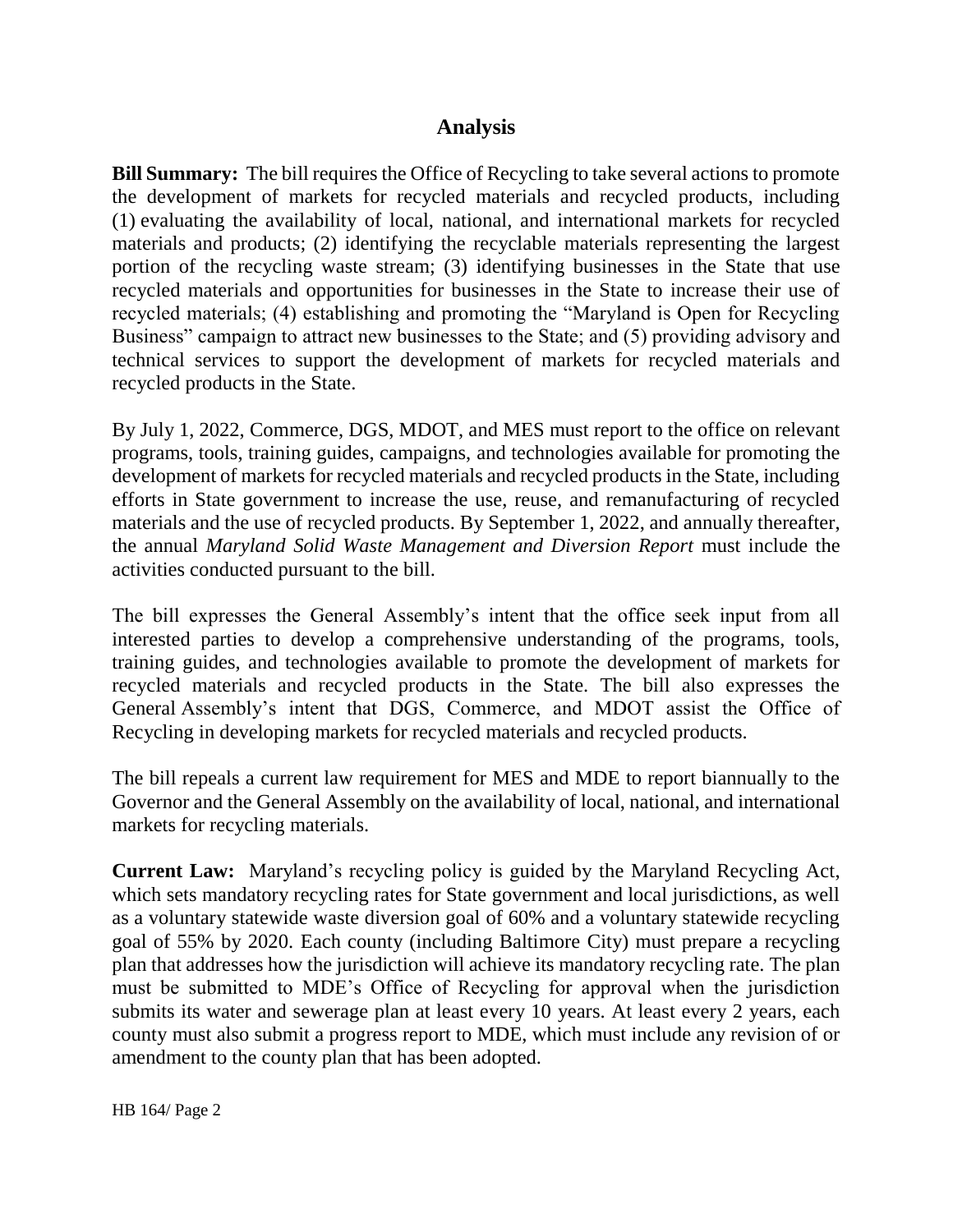MDE's Office of Recycling submits annual reports, in coordination with MES, to the Governor and the General Assembly on specified information related to recycling in Maryland. Beginning in 2009, MDE has combined the *Maryland Waste Diversion Activities Report* and the *Solid Waste Managed in Maryland Report* into one report, the *Maryland Solid Waste Management and Diversion Report*.

**State Fiscal Effect:** General/special fund expenditures increase by \$67,692 in fiscal 2022, which accounts for the bill's October 1, 2021 effective date. This estimate reflects the cost of hiring one natural resources planner to (1) conduct research on available and potential markets for recyclable materials; (2) research the types and quantities of recyclable materials generated in the State; (3) identify opportunities for businesses in Maryland to use recycled materials; (4) identify existing funding mechanisms for recycling market development; (5) conduct outreach and establish and promote a "Maryland is Open for Recycling Business" campaign; and (6) annually report on the activities conducted pursuant to the bill. It includes a salary, fringe benefits, one-time start-up costs, and ongoing operating expenses, including travel costs.

| Position                           |          |
|------------------------------------|----------|
| <b>Salary and Fringe Benefits</b>  | \$55,743 |
| <b>Operating Expenses</b>          | 11.949   |
| <b>Total MDE Fiscal 2022 Costs</b> | \$67,692 |

Future year expenditures reflect a full salary with annual increases and employee turnover and ongoing operating expenses. Funding for this position would normally come from the State Recycling Trust Fund, which is a special fund, but there is not enough available funding in that special fund to fully cover the costs of the new position. Thus, this analysis assumes that a combination of general funds and special funds are used.

Commerce, DGS, and MDOT can likely submit the required report to MDE, collaborate with MDE on an ongoing basis, and assist MDE in the development of markets for recycled materials and recycled products with existing budgeted resources. For context, MDOT estimates that costs are approximately \$2,000 annually for existing staff to fulfill the department's duties under the bill.

Based on information provided for identical legislation considered during the 2020 session, it is anticipated that MES' nonbudgeted expenditures increase to submit the required report to MDE and to collaborate with MDE on an ongoing basis. Since this project is likely not billable, staff costs to implement the bill are charged to MES overhead, and agency operating costs increase. It is assumed that MES increases its overhead rates to cover these costs, resulting in a corresponding increase in nonbudgeted revenues.